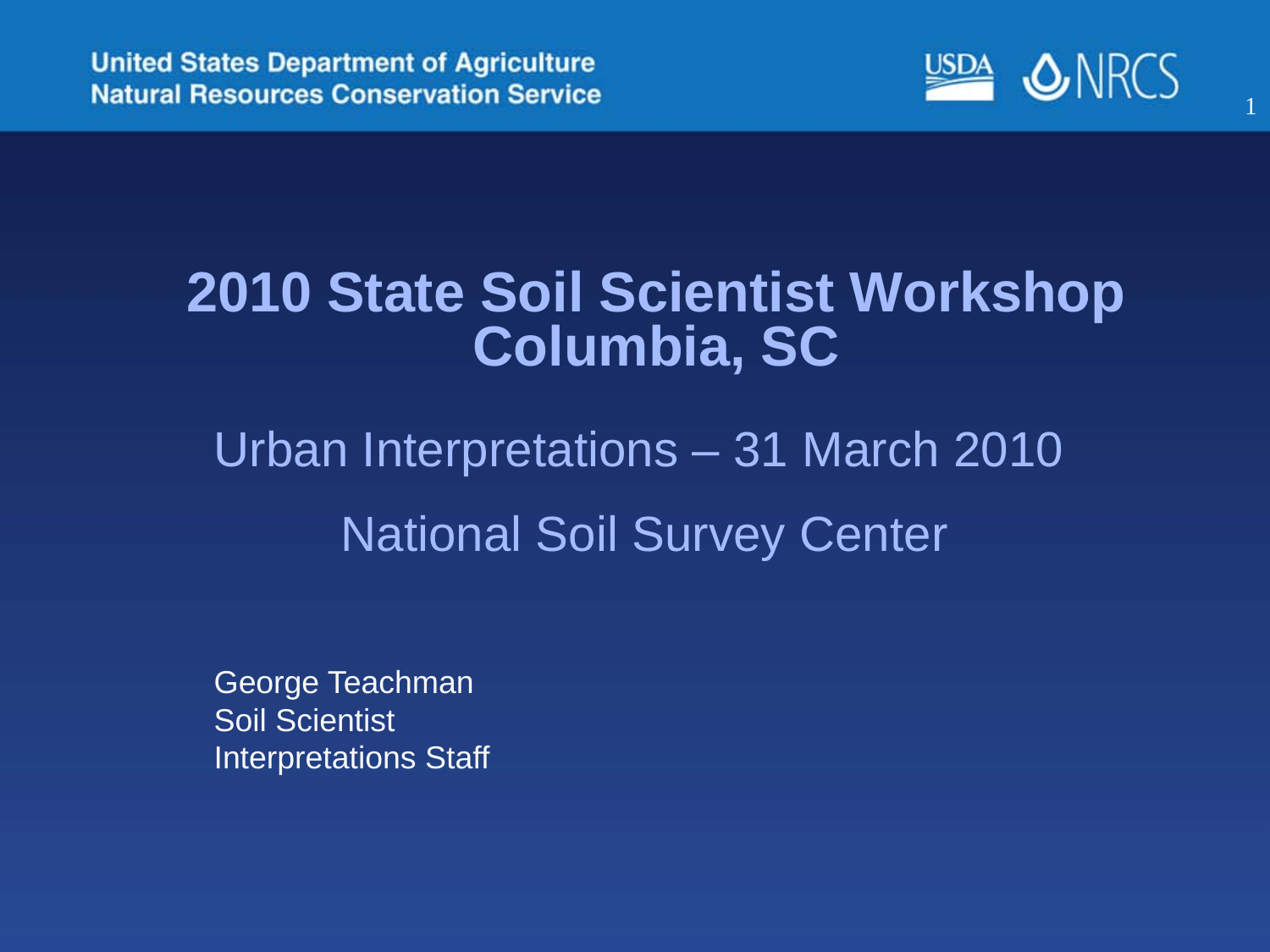

# **Urban Interpretations** Agenda

- - Introduction/Reintroduction
- - By the Numbers
- - Initial Impressions
- - Challenges in Urban Interpretations
- - Way Forward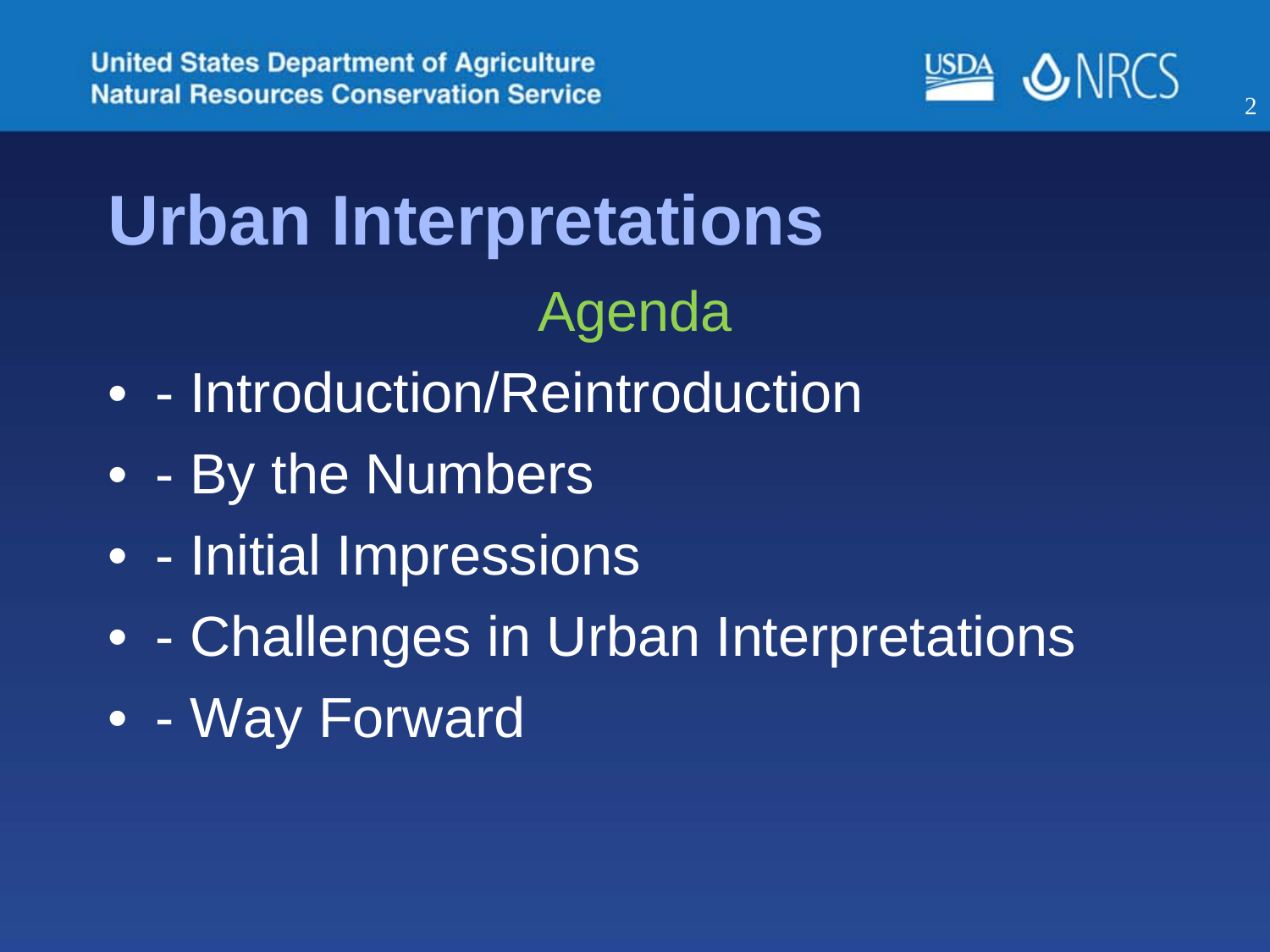

# **Urban Interpretations** Introduction

- Soil Scientist > 30 yrs
- Mapped in Michigan & Florida  $-1979 \rightarrow 1989$
- Worked on  $\text{PEDON}$  1989  $\rightarrow$  1995
- Liaison to the US Army  $-1995 \rightarrow 2009$ 
	- (firing/maneuver ranges)
- Interpretations Staff  $-$  2009  $\rightarrow$  Present
	- (grazing on rangeland)



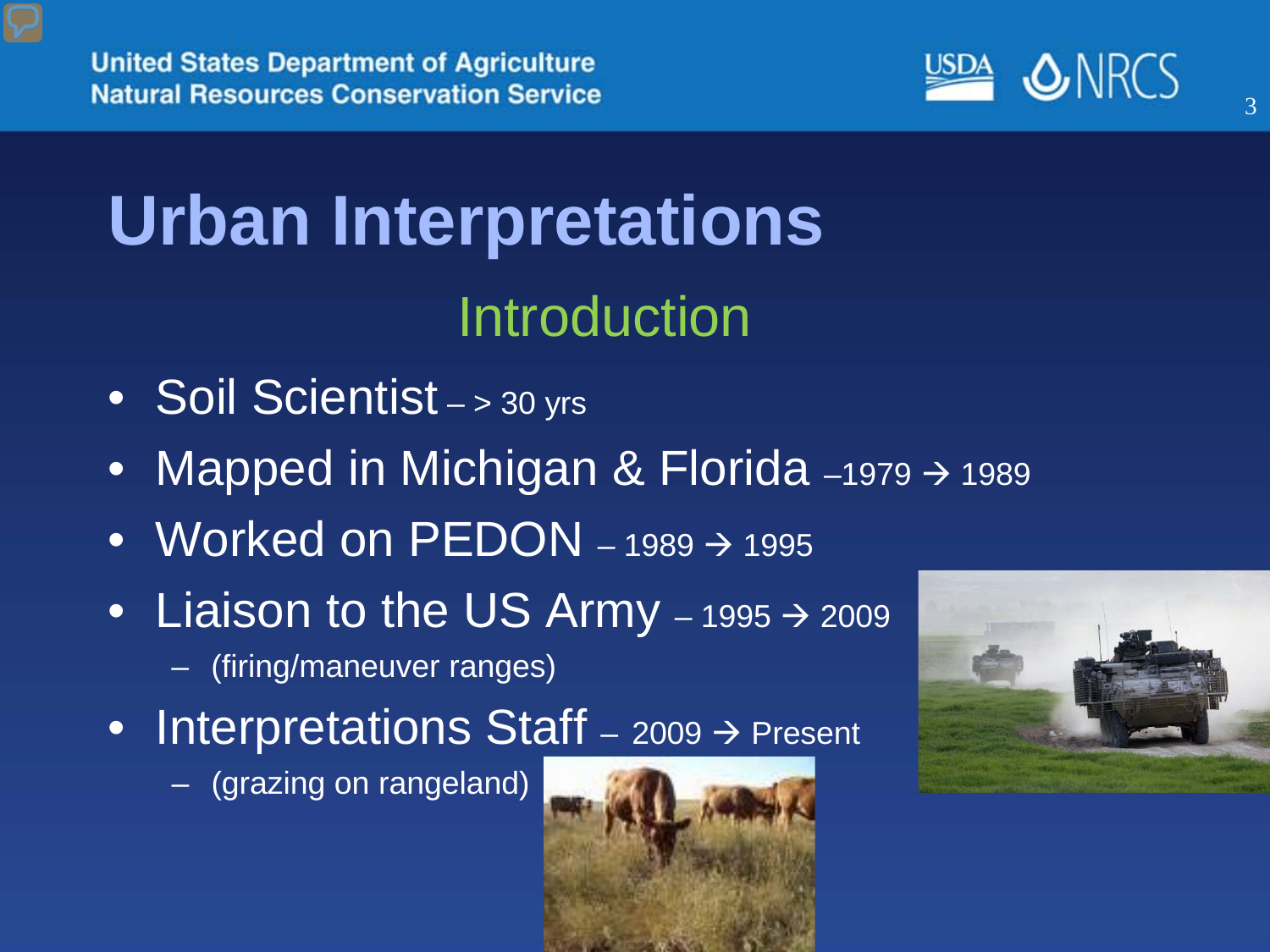

# **Urban Interpretations** By the Numbers

- $\bullet$  ~ 12,500,000 acres of urban land units\*
- $\sim$  900 SSAs with urban map units; from 0 316,000 ac
- $\bullet$   $\sim$  4,700 map units with URBAN in the name
- $\bullet$  ~ 4,200 Urban Land complexes
- $\bullet$   $\sim$  400 Urban Land map units: ~2,000,000 ac
- 1 state with no urban land units; from 7,500-1,330,000 ac
- This doesn't include the stealth urban areas in small towns that we mapped through as soil.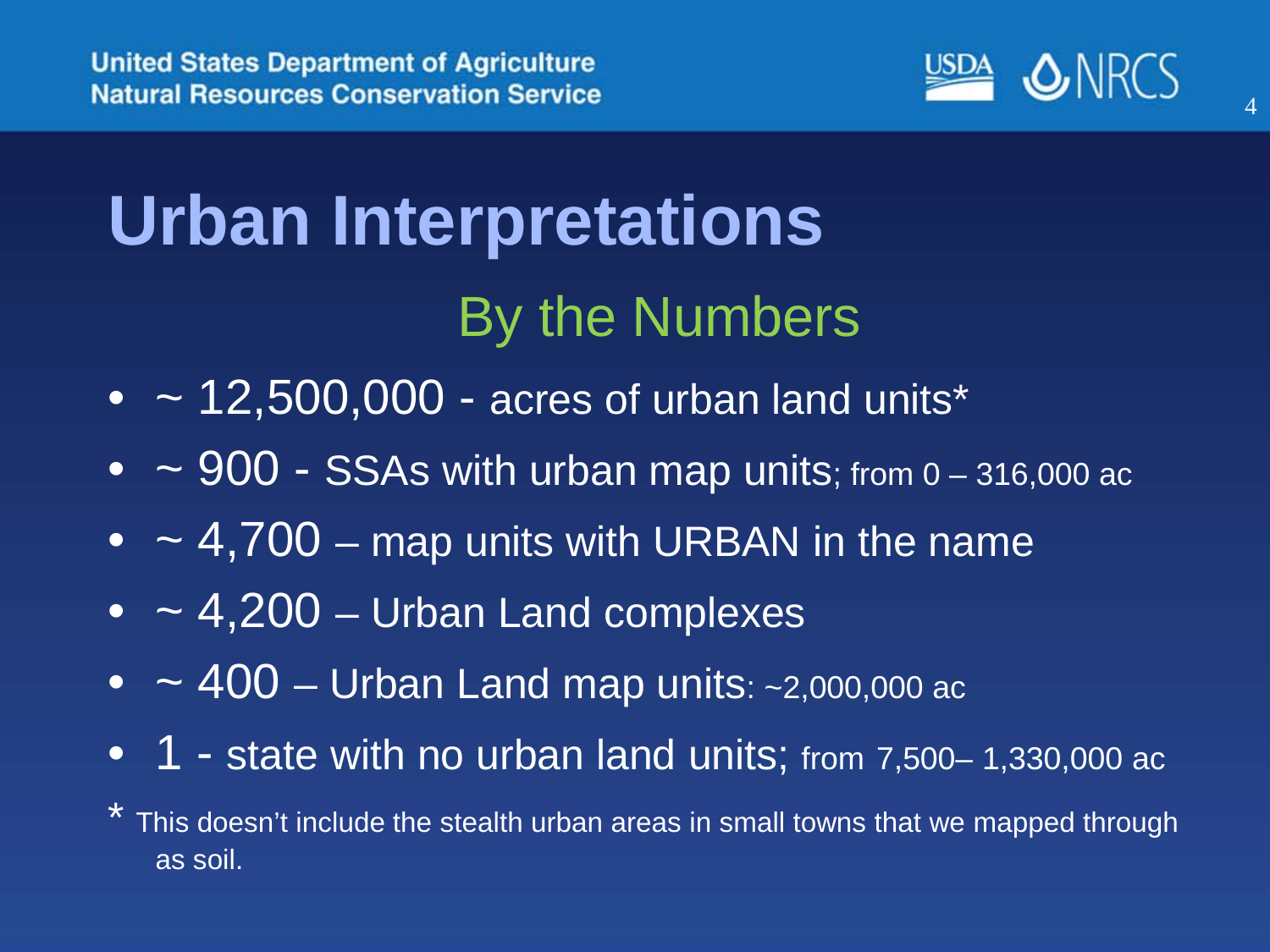

# **Urban Interpretations** Initial Impressions

- When does a soil area become Urban, really?
- Can urban areas become Soil again?
- What is an urban interpretation?
- Initial impression of the types of urban interpretations
	- DEWELLINGS & INFRASTRUCTURE
	- STORM WATER MANAGEMENT
	- RECREATION
	- WASTE MANAGEMENT (solid/liquid)
	- VEGETATIVE MANAGEMENT
	- OTHER URBAN USES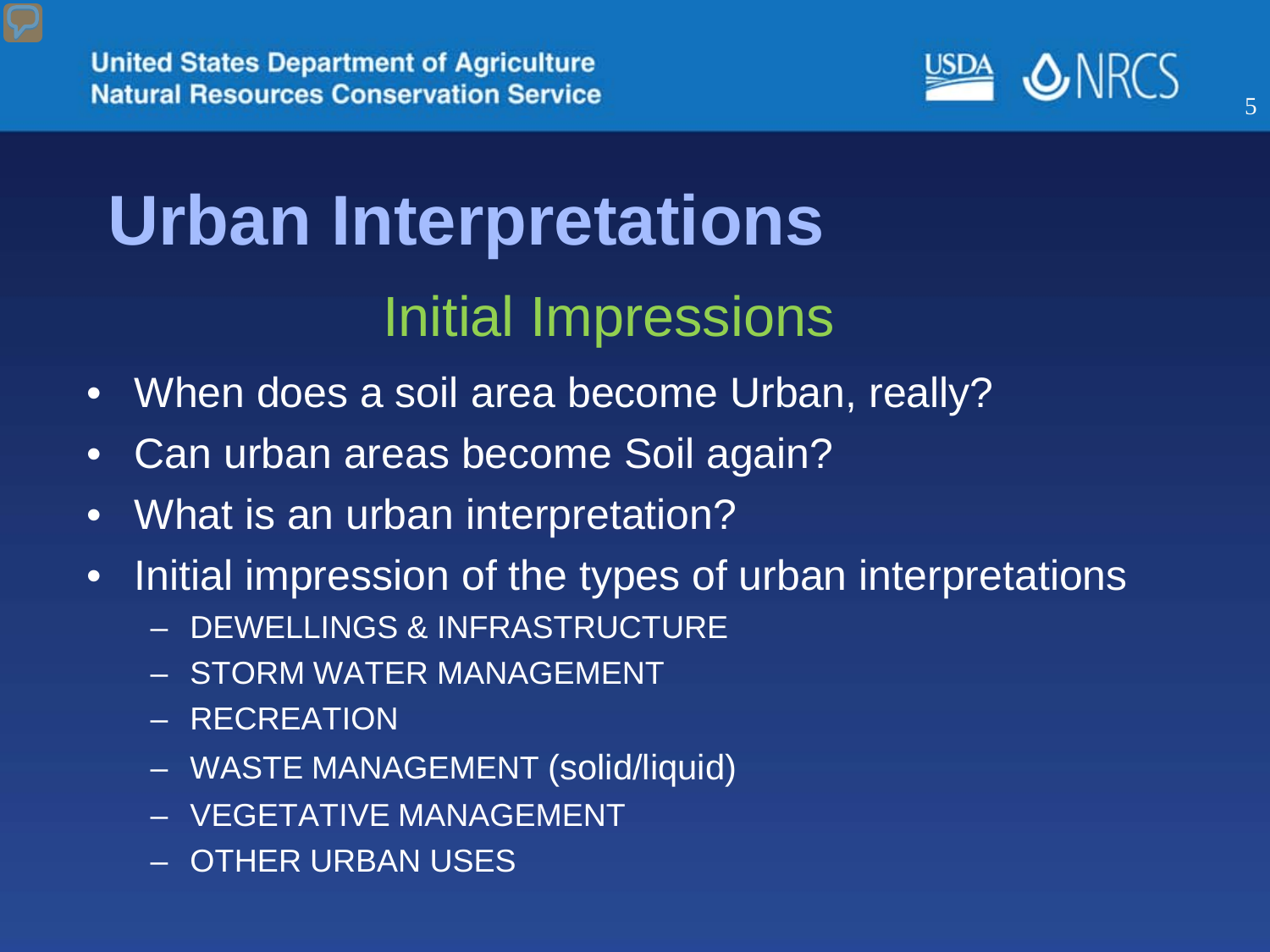

# **Urban Interpretations** Challenges for Urban Interpretations

- Develop additional national level urban interpretations
	- Promote appropriate state/regional interpretations
- Develop interpretations for use on urban soils
	- Lack of data to support interpretation development from urban soils
- Urban areas undergoing De-development will need new interpretations developed based on their properties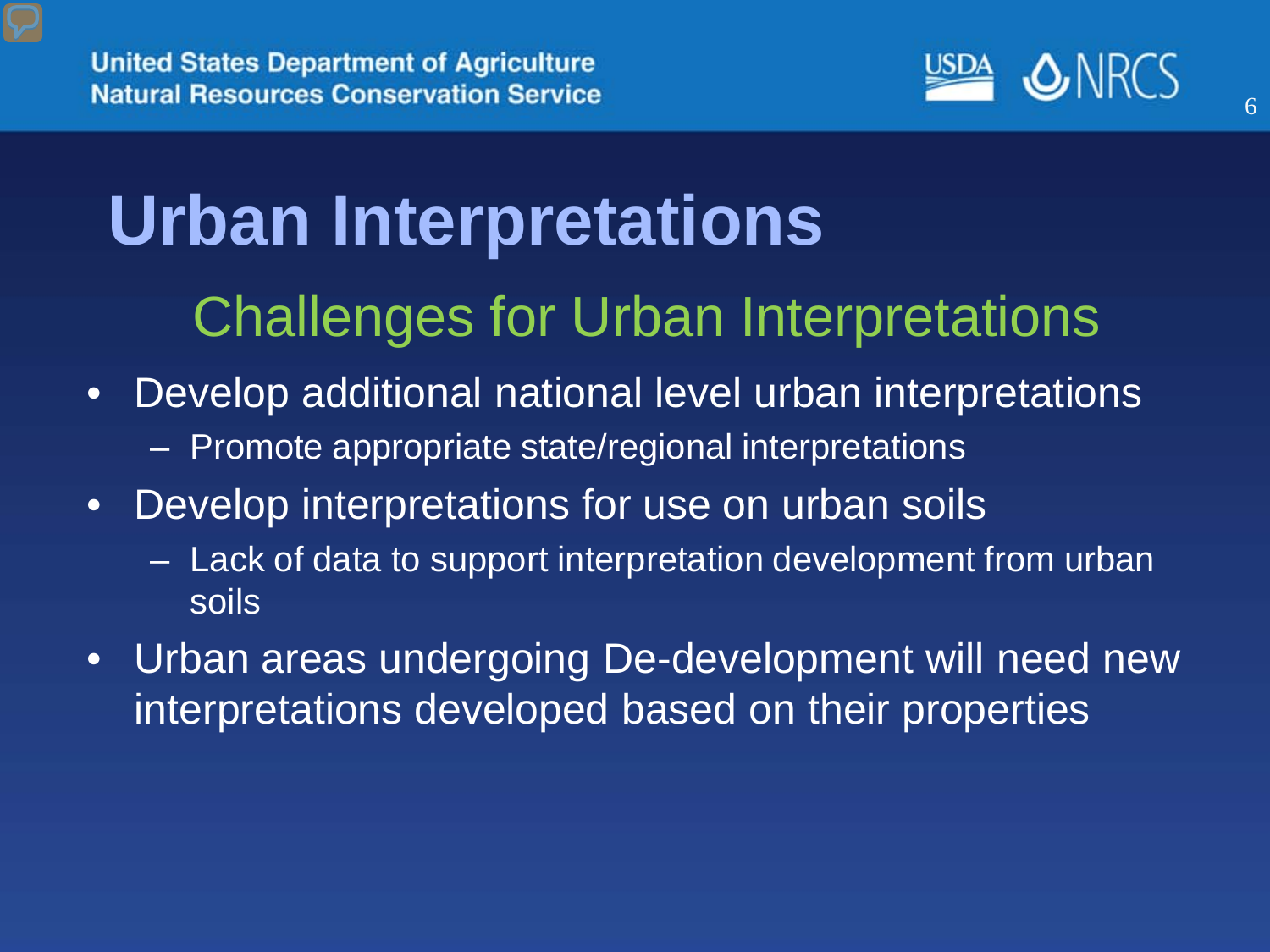

# **Urban Interpretations** Way Forward

- Request help from you as State Soil Scientists
- Indentify soil surveys with significant urban area
- Establish an ad hoc committee to be a source of urban interpretation needs
- Implement new urban soil interpretations in NASIS